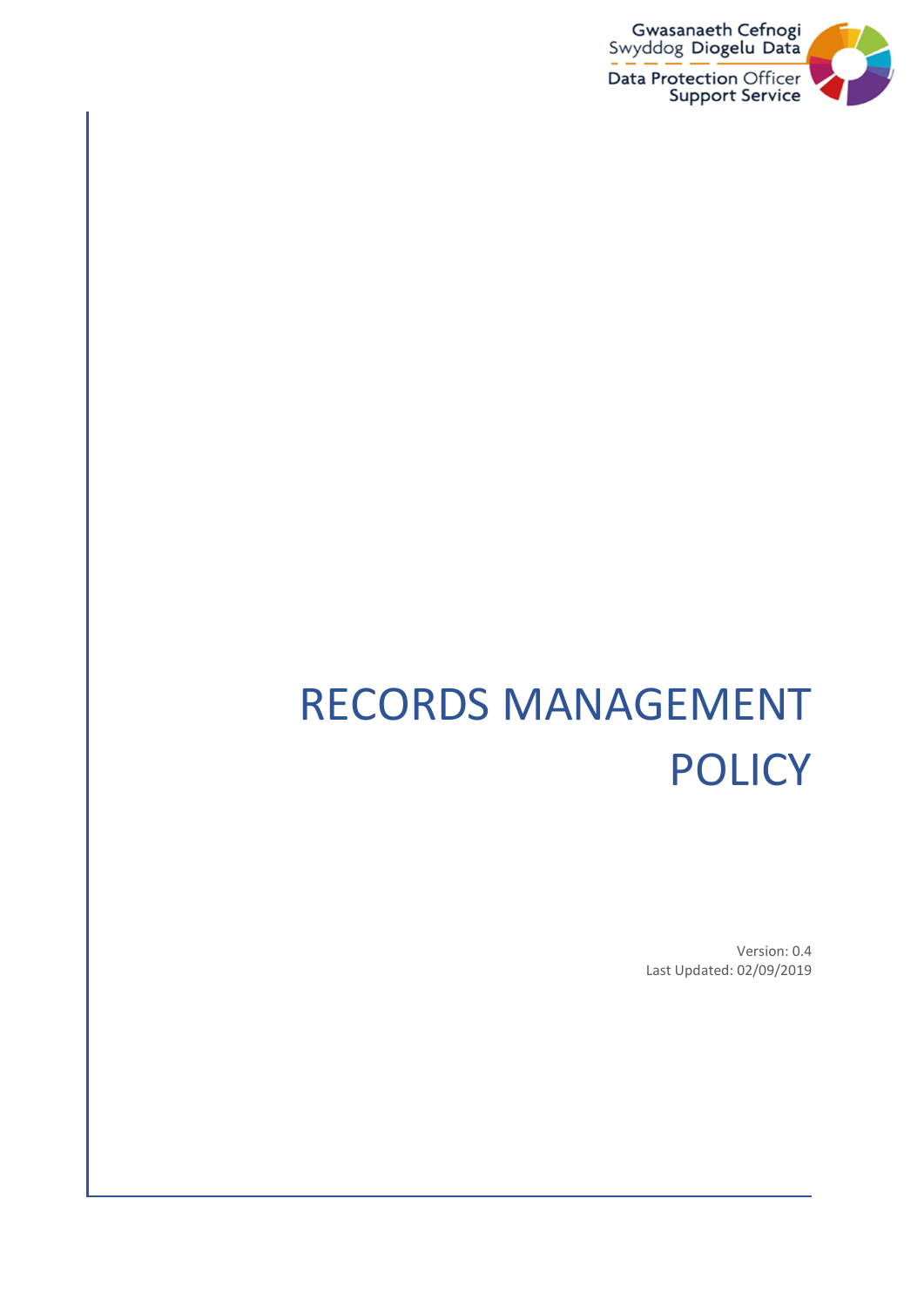

| 1.0 Definitions                                               | Pg. 2  |
|---------------------------------------------------------------|--------|
| 2.0 Introduction                                              | Pg.3   |
| 3.0 What is a record?                                         | Pg. 4  |
| 4.0 Scope                                                     | Pg. 5  |
| 5.0 Legislative compliance                                    | Pg. 5  |
| <b>6.0 Responsibilities</b>                                   | Pg. 5  |
| 7.0 Standards                                                 | Pg. 6  |
| 8.0 Creating records                                          | Pg. 7  |
| 9.0 Organising records                                        | Pg. 8  |
| 10.0 Off-site storage                                         | Pg. 8  |
| 11.0 Security and access                                      | Pg. 8  |
| 12.0 Retention                                                | Pg. 9  |
| 13.0 Disposal                                                 | Pg. 10 |
| 13.1 Reappraisal                                              | Pg. 10 |
| 13.2 Permanent preservation                                   | Pg. 11 |
| 13.3 Destruction                                              | Pg. 11 |
| 14.0 Information not listed on the Records Retention Schedule | Pg. 12 |
| 15.0 Review                                                   | Pg. 12 |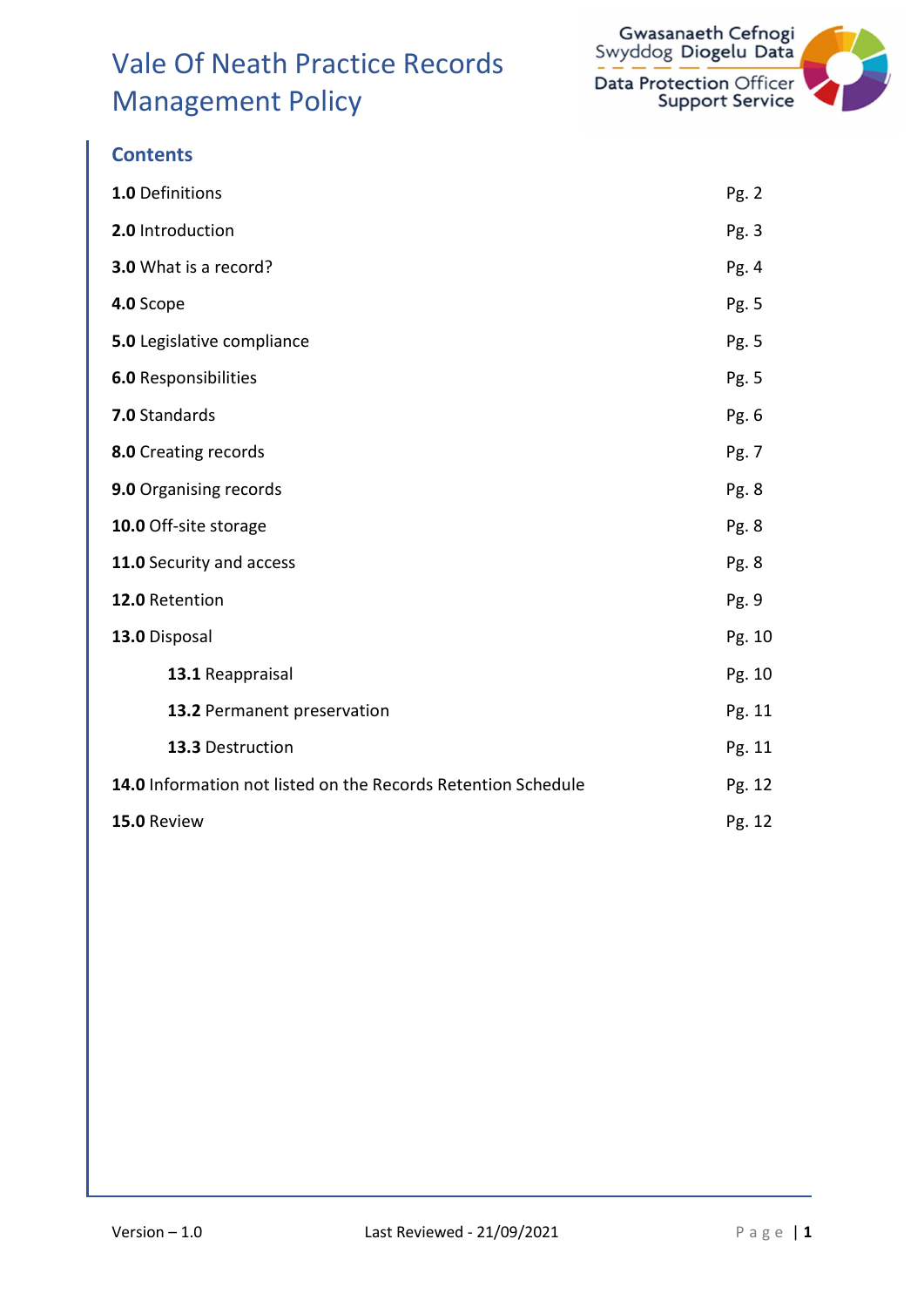

### 1.0 Definitions

The terms that appear throughout the policy are subject to the predefined definitions that appear below:

'The practice' or 'practice' refers to The Vale Of Neath Practice in its capacity as a health care provider, business and its facilities and premises.

'The DPA', 'DPA', 'DPA 2018' or 'The Act' refers to the Data Protection Act 2018.

'The GDPR' or 'GDPR' refers to the General Data Protection Regulation 2016.

'The FOI Act' refers to the Freedom of Information Act 2000.

'ICO' refers to the Information Commissioners Office.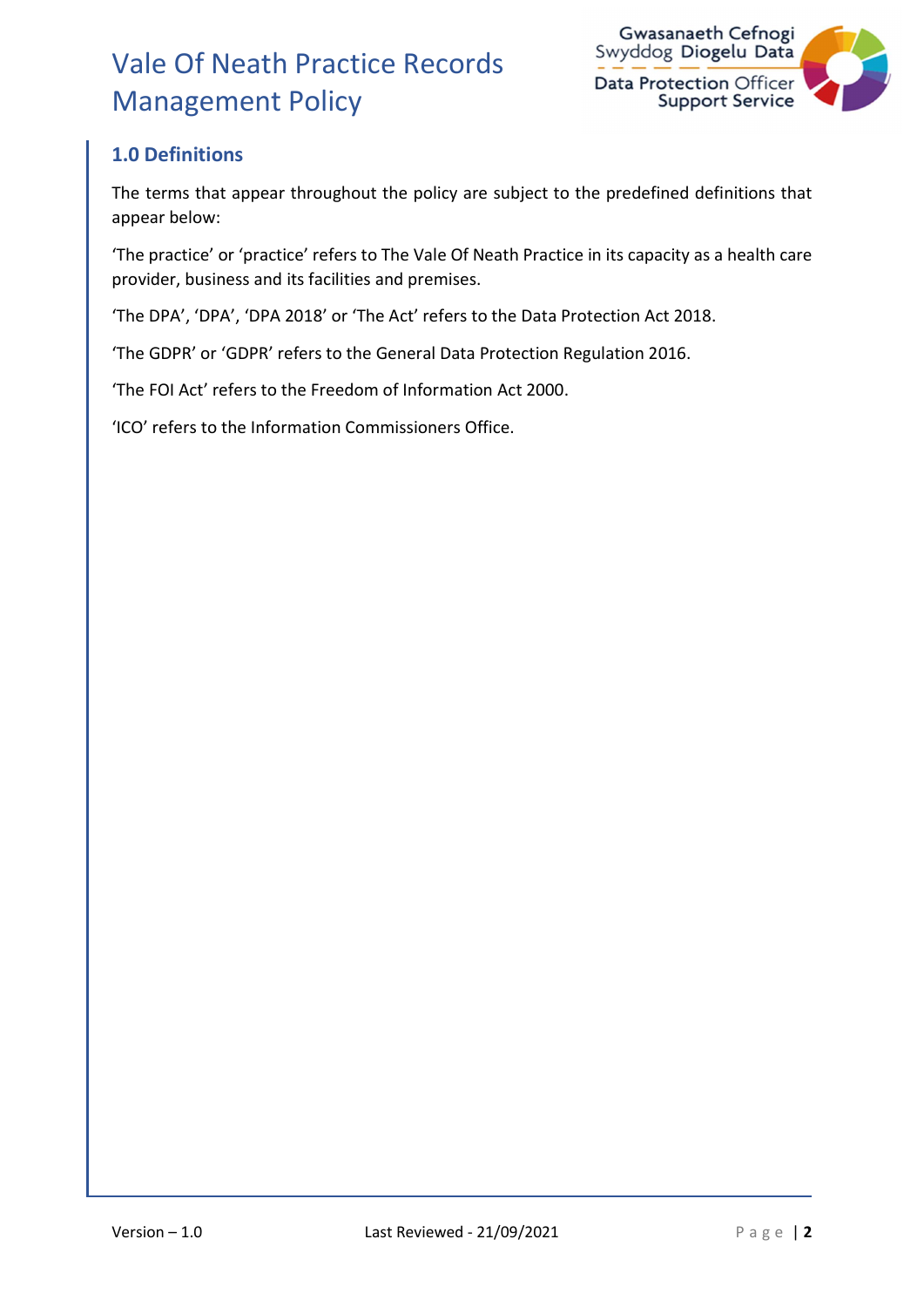

### 2.0 Introduction

This template policy has been created for use by The Vale Of Neath Practice with assistance from the NHS Wales Informatics Services' (NWIS) DPO Support Service in line with the Information Governance Alliance Records Management Code of Practice for Health and Social Care 2016, The National Archive's (TNA) Guidelines for Public Records and the current regulatory and legal framework. Compliance with this policy will help to ensure the Practice is complaint with, GDPR, Data Protection Act 2018 and the Lord Chancellors Code of Practice on the management of records issued under S46 of FOIA Information is a vital asset, both in terms of the clinical management of individual patients and the efficient management of services and resources of the practice.

It is of paramount importance to ensure that records are efficiently managed, and this policy sets out the way that the practice will retain, process and dispose of records.

The practice recognises the need for an appropriate balance between openness and confidentiality in the management and use of information. The practice fully supports the principles of corporate governance and recognises its public accountability, but equally places importance on the confidentiality of, and the security arrangements to safeguard, both personal information about patients and staff and commercially sensitive information.

The practice also recognises the need to share patient information with other health organisations in a controlled manner consistent with the interests of the patient and, in some circumstances, the public interest, all within compliance with the Data Protection Act 2018 and the GDPR.

The practice believes that accurate, timely and relevant record management is essential to deliver the highest quality health care. As such, it is the responsibility of practice staff members to ensure that record keeping, and the subsequent retention periods of records are adhered to.

The Practice acknowledges the current ongoing enquiries including the Independent Inquiry into Child Sexual Abuse (IICSA) and Infected Blood Inquiry (IBI) and the NHS Wales mandate not to destroy any records that are or may fall into the remit of such enquiries.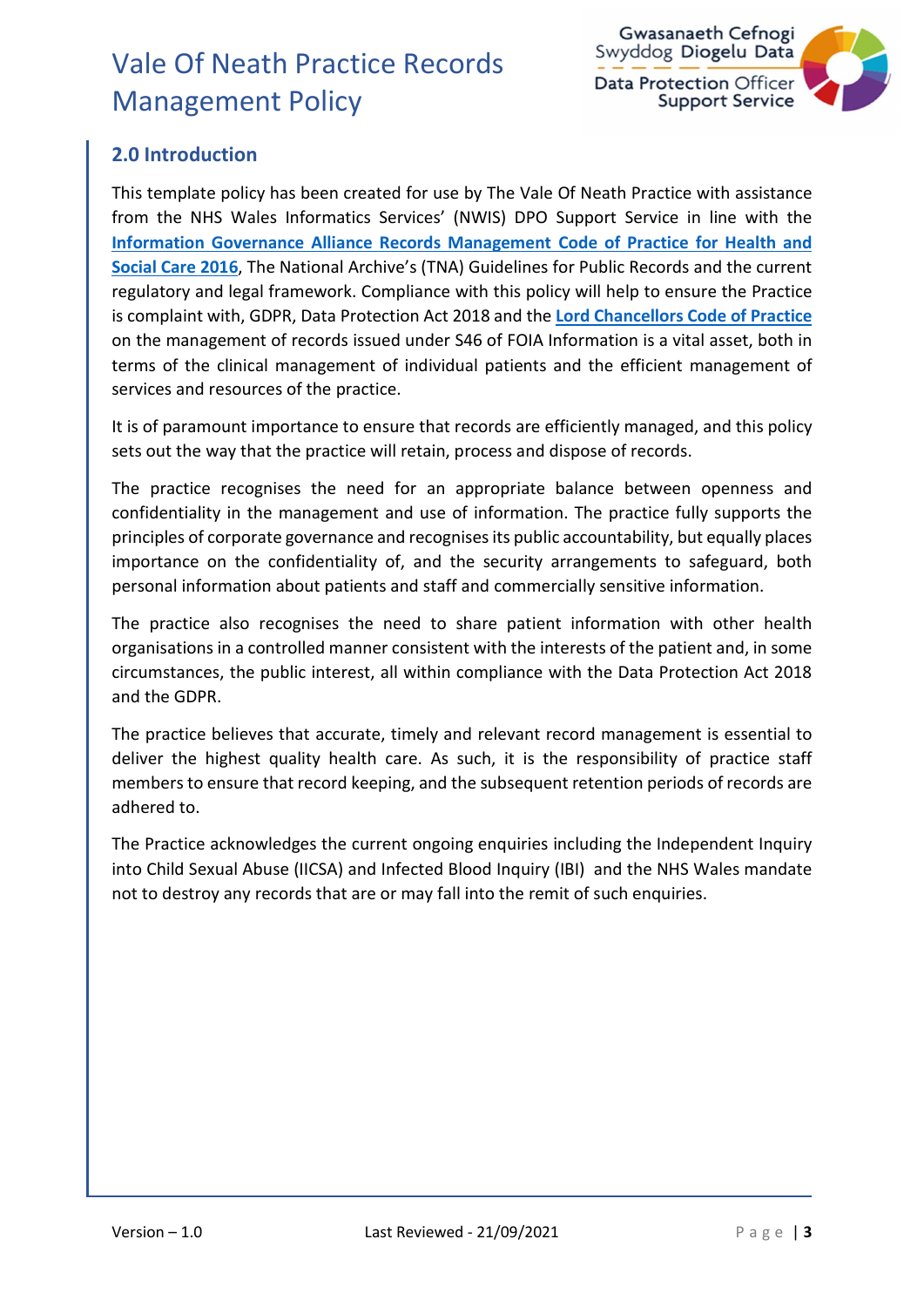

### 3.0 What is a record?

The ISO standard; ISO 15489-1:2016 Information and documentation - Records management, defines a record as 'information created, received, and maintained as evidence and information by an organisation or person, in pursuance of legal obligations or in the transaction of business.'

Examples of records that should be managed using the guidelines in this policy are listed below. This list gives examples of functional areas as well as the format of the records:

#### Function:

- Patient health records (electronic or paper based, including those concerning all specialties and GP records).
- Records of private patients seen on NHS premises.
- Accident & emergency, birth, and all other registers.
- Theatre registers and minor operations (and other related) registers.
- Administrative records (including, for example, personnel, estates, financial and accounting records, notes associated with complaint-handling).
- X-ray and imaging reports, output and images.
- Integrated health and social care records.
- Data processed for secondary use purposes. Secondary use is any use of person level or aggregate level data that is not for direct care purposes. This can include data for service management, research or for supporting commissioning decisions.

#### Format:

- Photographs, slides, and other images.
- Microform (i.e. microfiche/microfilm).
- Audio and video tapes, cassettes, CD-ROM etc.
- E-mails.
- Computerised records.
- Scanned records.
- Text messages (SMS) and social media such as Twitter and Skype (both outgoing from the NHS and incoming responses from the patient).
- Websites and intranet sites that provide key information to patients and staff.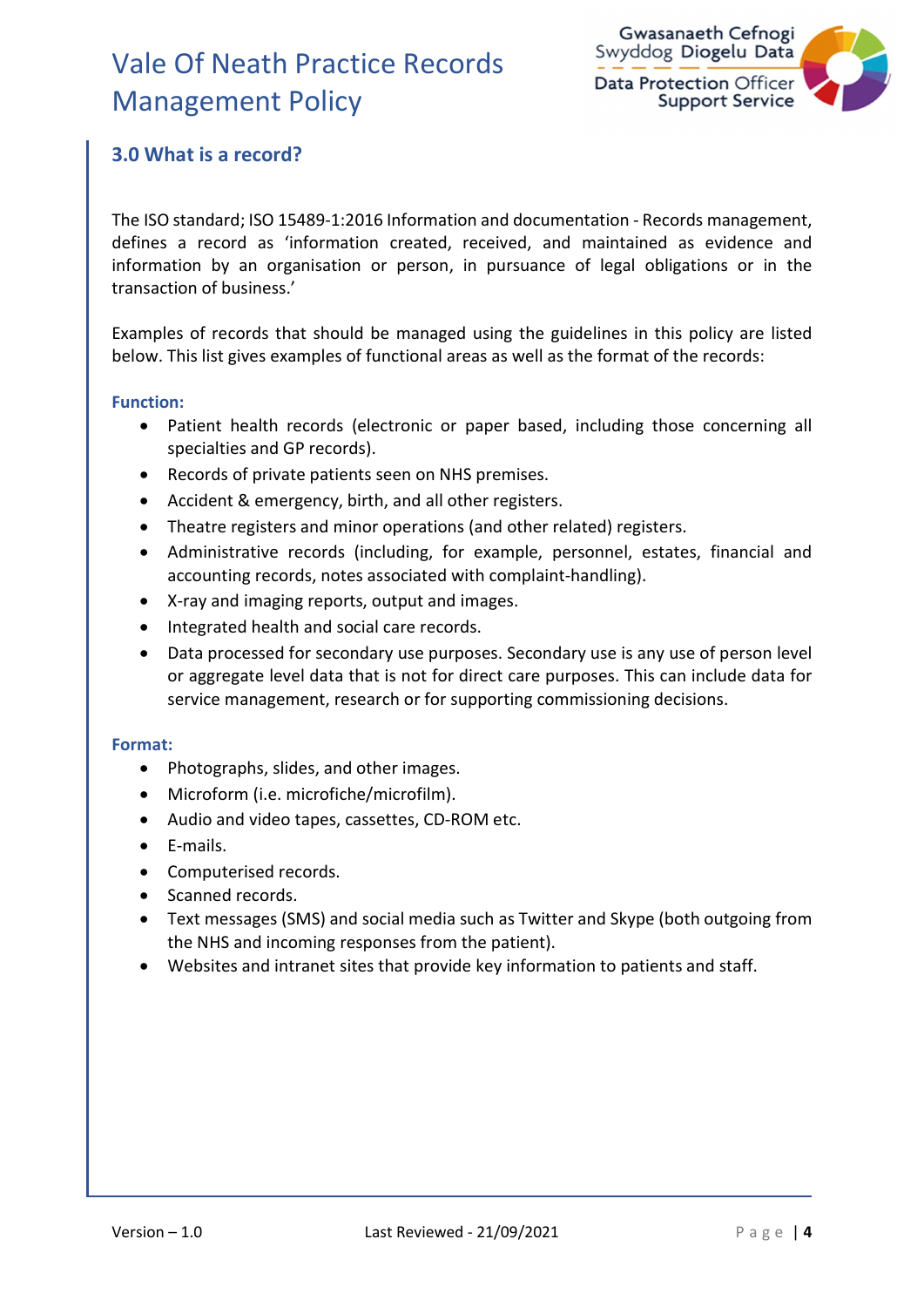

### 4.0 Scope

This policy applies to all records created, received, maintained and held, in all formats, by staff of the Practice in the course of carrying out their functions. Records are defined as documents, regardless of format, which facilitate the operations and business of the practice and which are thereafter retained for a set period to provide evidence of its activities and transactions, as detailed within the Retention Schedule.

This policy applies to all employees of the practice, including associates, contractors, temporary staff and any students who are carrying out work on behalf of the practice.

#### 5.0 Legislative Compliance

The management of records held by the practice is regulated by the following regulatory frameworks:

- Data Protection Act 2018 & General Data Protection Regulation (GDPR)
- Freedom of Information Act 2000
- Limitation Act 1980
- Welsh Health Circular (WHC) (99)7
- Welsh Health Circular (WHC) (2000)71
- Public Records Act 1958
- Local Government (Wales) Act 1994
- Lord Chancellor's Code of Practice

The DPA and FOI Act contain provisions relating to the destruction or alteration of information or records after a legal access request has been received. Such destruction or alteration will be considered a disciplinary offence. FOI Act also creates a criminal offence in relation to these actions.

This policy is designed to support disposal decisions made and the practice to defend legitimate records management activity

Section 46 of the Freedom of Information Act sets out the Lord Chancellor's Code of Practice on the Management of Records sets out measures and good practice that should be in place in relation to information management to ensure that requests made under the Freedom of Information Act can be answered in a timely manner, and also that information is not disposed of when it may still be required.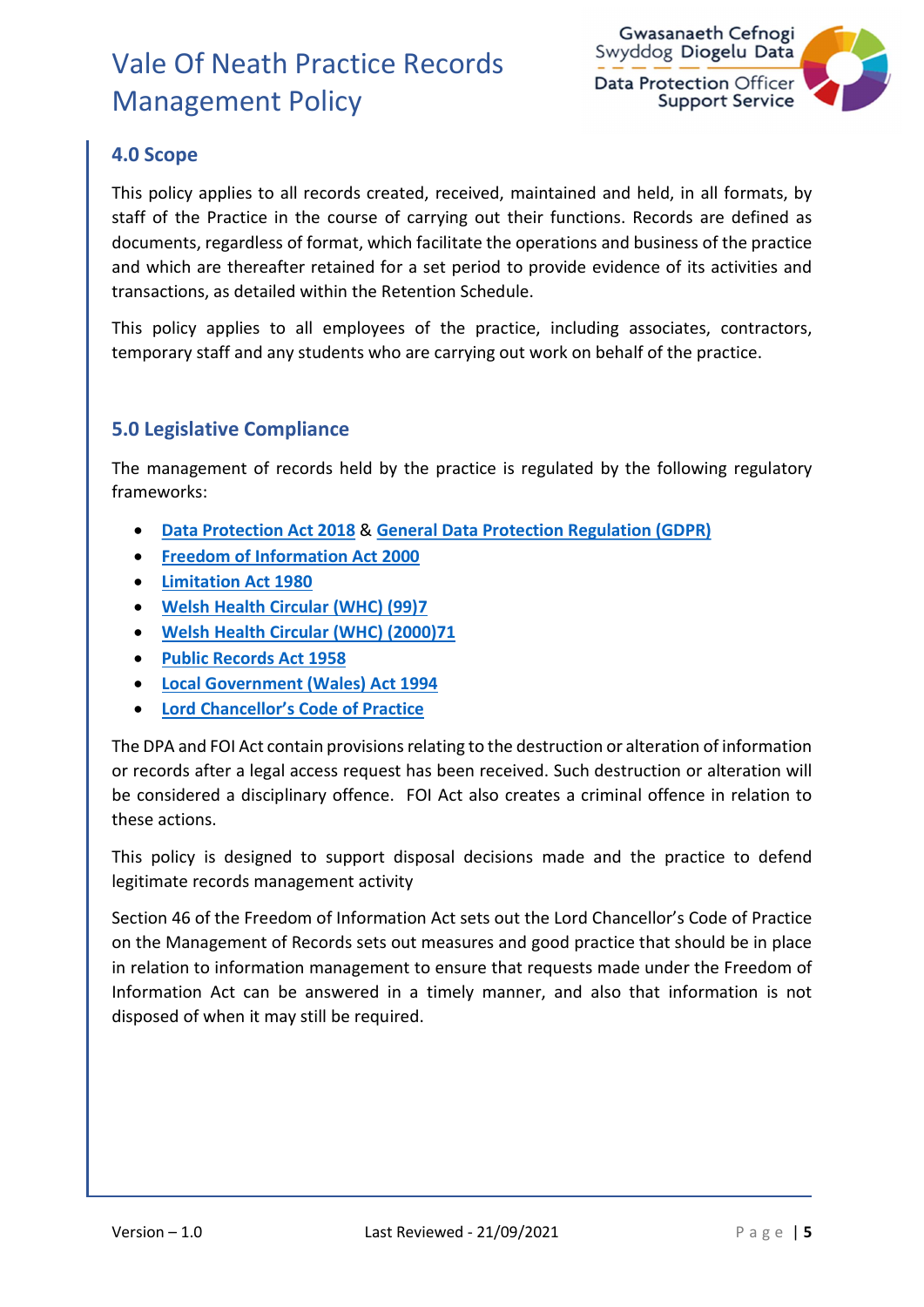

### 6.0 Responsibilities

The Practice Manager/Caldicott Guardian/Senior Partner is responsible for ensuring the highest level of commitment to the policy and the availability of resources to support its implementation and associated legal requirements.

The Practice Manager/Caldicott Guardian/Senior Partner is responsible for the implementation of this policy throughout the practice, and in addition, they must ensure that all staff are aware of this policy, understand their responsibilities in complying with the policy requirements and are up to date with mandatory information governance training.

The Practice's staff must familiarise themselves with the policy content and ensure the policy requirements are implemented and followed within their own work area. Breaches of the policy must be reported in line with the practice's reporting processes and dealt with in line with the practice's disciplinary process where appropriate.

#### 7.0 Standards

The following standards need to be maintained at all times:

- Records must be managed in a manner complying fully with legislative and regulatory requirements affecting their use and retention.
- Records must have relevant content, context and format, and must be accurate authentic, useable, reliable, timely and well managed.
- Records must directly relate to and support a service, function or actively delivered by the practice, ad be able to support decision making.
- Records must serve the interests of the practice, its staff, patients and other stakeholders by maintaining high quality documentation for appropriate lengths of time.
- Records must be managed via systems and processes ensuring efficiency and consistency throughout their lifecycle of creation, distribution, use, maintenance and disposition.
- Records must be managed and stored in a suitable format to retain quality, relevance, accessibility, durability and reliability. Any transfer to another format must have due regard to retaining these qualities.
- Records must be kept securely to ensure the confidentiality and importance of the content, being protected from unauthorised or unlawful disclosure.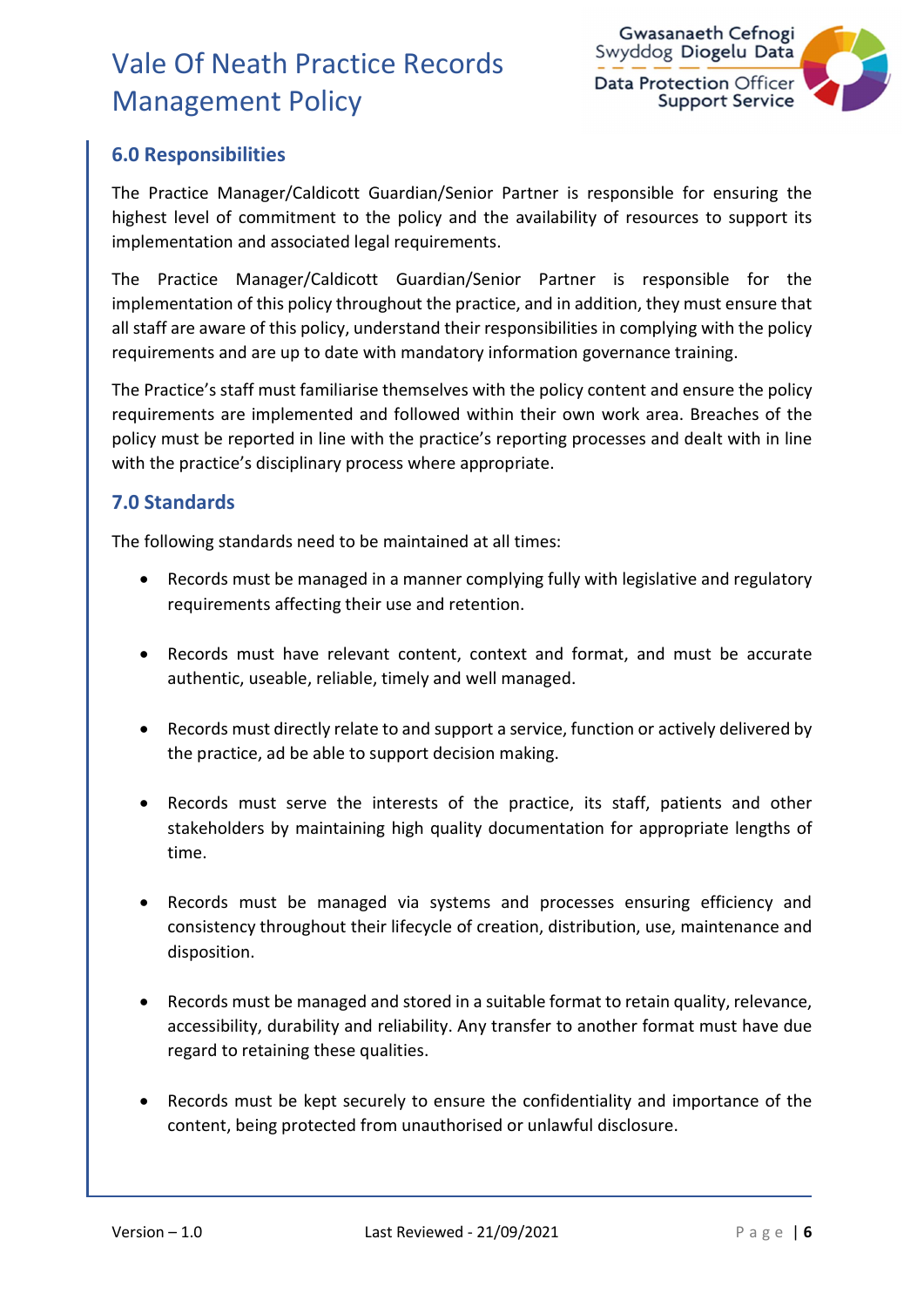

- Records must be accessible and retrievable to support the continuity of practice business and the efficiency of the provided services.
- Records must be retained and disposed of in compliance with the Records Retention Schedule.
- Records must undergo a review at the end of their retention period and, if no longer required, be securely destroyed in an efficient, timely and confidential manner.

#### 8.0 Creating records

The practice must have in place adequate systems for documenting its main activities and ensuring that any records created are maintained and serve the practice's functions in accordance to the standards detailed in section VII.

All records must be accurate and complete, so that it is possible to establish what has been done and why. The quality of all records must be sufficient to allow practice staff to carry out their work efficiently, demonstrate compliance with statutory and regulatory requirements, and ensure accountability and transparency expectations are met.

Where appropriate, templates should be used so that documents are produced consistently, and can be stored in a cohesive manner. In addition to this, version control procedures should be used for drafting and revising documents, so that practice staff can easily differentiate between versions and readily identify the latest copy.

The practice must identify and take responsibility of records or record sets and appoint an individual to fulfil the role of an Information Asset Owner.

Any duplicate records that are retained increases the risk regarding the management use and alteration of the record. There may be need to keep a local version of a record centrally, however, it should be avoided where possible and a system enabling the use of a single central version implemented.

Where possible, to reduce the need for duplication of documents, records should be stored in central folders that are accessible to relevant practice staff. Digital records should be stored in a shared workspace whenever possible. Titles of these digital records should be easily identifiable.

Both paper and electronic records systems should contain metadata to enable the records to be understood and stored/accessed easier. This will make administration and retention periods easier to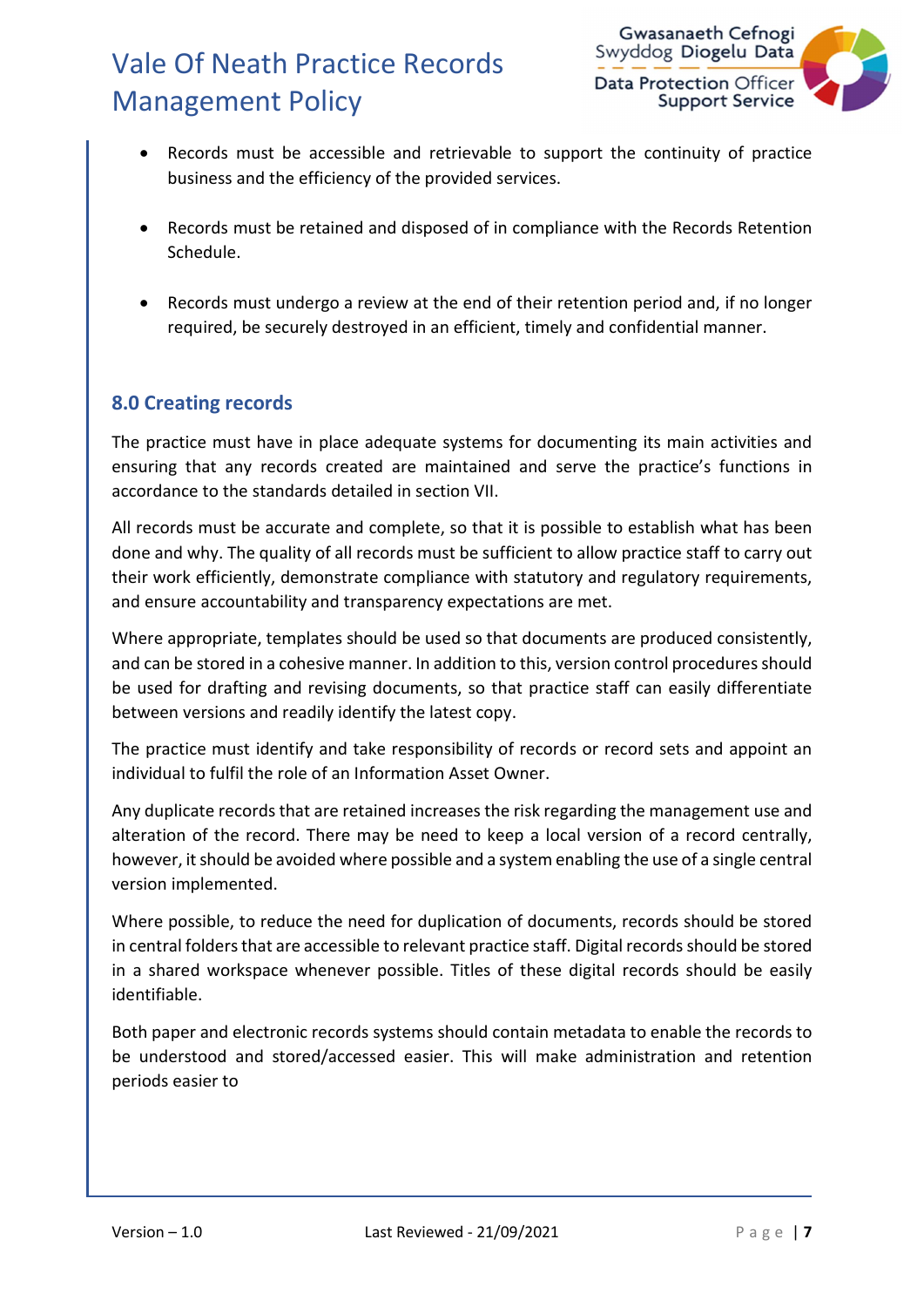

### 9.0 Organising records

Records should be organised and described in a uniform, logical manner that facilitates fast, accurate and comprehensive retrieval so that they are easily accessible when they are required.

Classifying records and holding them in an appropriate filing structure will enable suitable retention periods to be assigned. Keeping diverse records together in a less structured format will make it difficult to identify and retrieve record when they are needed, and make it difficult to assign retention periods.

Digital storage of records enables records to be tagged and introduces a searching functionality which can be used to find records quickly.

#### 10.0 Off-site storage

When storage or physical records is unavailable, the practice may use a contracted off-site storage provider - The Maltings DSS Limited, Cardiff. Records stored off-site need to be considered carefully as it will take longer to recall the records to the practice in the event that they are needed.

#### 11.0 Security and access

Appropriate levels of security must be in place to prevent the unauthorised or unlawful use and disclosure of information. All records in any format must be held in accordance with practices Data Protection/Information Governance policy. Records must be stored in safe and secure physical and digital environments, taking account of the need to preserve important information in a useable format enabling ease of access in correlation to the frequency of use.

Records should not be only accessible by a single person but should be stored in centralised storage or filing systems or on a shared drive, so that departments can operate efficiently when individual members of staff are absent. Where appropriate, access to central records should be appropriately available across the practice in order to avoid recreating information that already exists and storing duplicate data unnecessarily.

Records that would be vital to the continued functioning of the practice in the event of a disaster must be identified and protected. These include records that would recreate the practice's legal and financial status, preserve its rights, and ensure that it continues to fulfil its obligations to its stakeholders. All critical business data must be protected by appropriate preservation, backup and disaster recovery policies. Where vital records are only available in paper format it is best practice that they are duplicated, and the originals and copies stored in separate locations. If duplication is either impracticable or legally unacceptable, fireproof safes should be used to protect vital documents.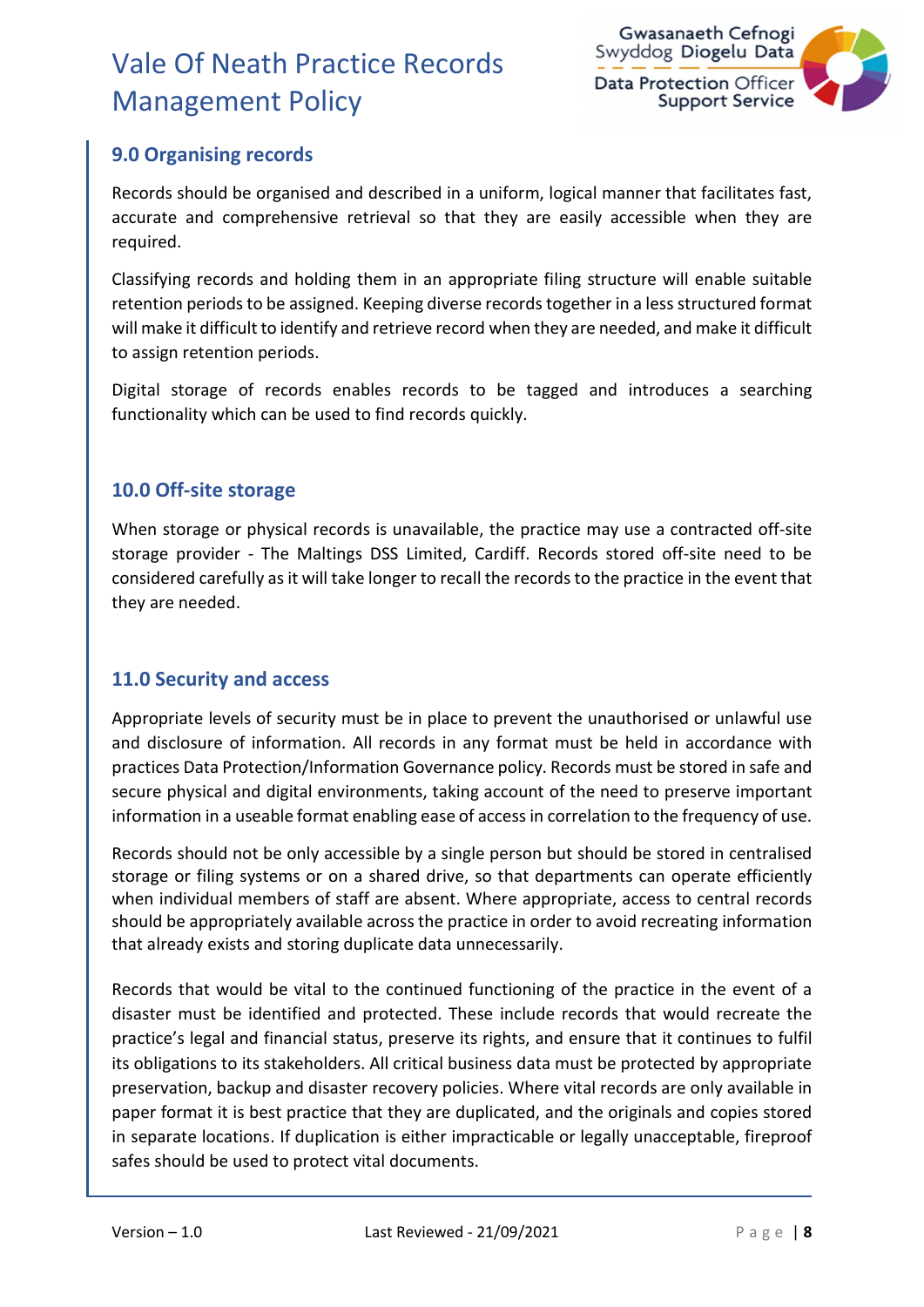

### 12.0 Retention

Section 12.2 of the Lord Chancellor's Code of Practice on the Management of Records states:

"As a general principle, records should be kept for as long as they are needed by the authority: for reference or accountability purposes, to comply with regulatory requirements or to protect legal and other rights and interests. Destruction at the end of this period ensures that office and server space are not used, and costs are not incurred in maintaining records that are no longer required."

Records must only be kept for as long as is required to meet operational, business and legal needs. It is a legal requirement established by the DPA to only retain records containing personal data for as long as strictly necessary, and organisations can be subject to enforcement action by regulatory bodies, such as the ICO, for failing to comply. By having clearly defined procedures for the retention and disposal of records, the practice can demonstrate its responsibility in the management of information and records.

The practice's Records Retention Schedule is intended to provide guidance to all areas of the practice regarding appropriate retention periods for the different categories of records held by the practice. It applies to all formats of records and is intended to promote consistency and the retention of the minimum volume of records while accounting for requirements imposed by legislation and regulation.

Retention can be complicated if records of a dissimilar nature, with different retention requirements, are filed together. The practice should consider retention periods when designing their records storage systems and practices to avoid this issue. Files should be reviewed regularly to ensure records are not kept for too long. If there is no alternative, the entire file should be retained for the longest relevant retention period.

The Records Retention Schedule includes the following information:

- Record type The type of record or information asset, applying to all formats of record.
- Recommended retention period The recommended length of time for which the records should be kept by the practice.
- Action at the end of retention period This is the action that should be taken once the retention period has reached its end.
- Notes Any additional information unrelated to the three prior fields.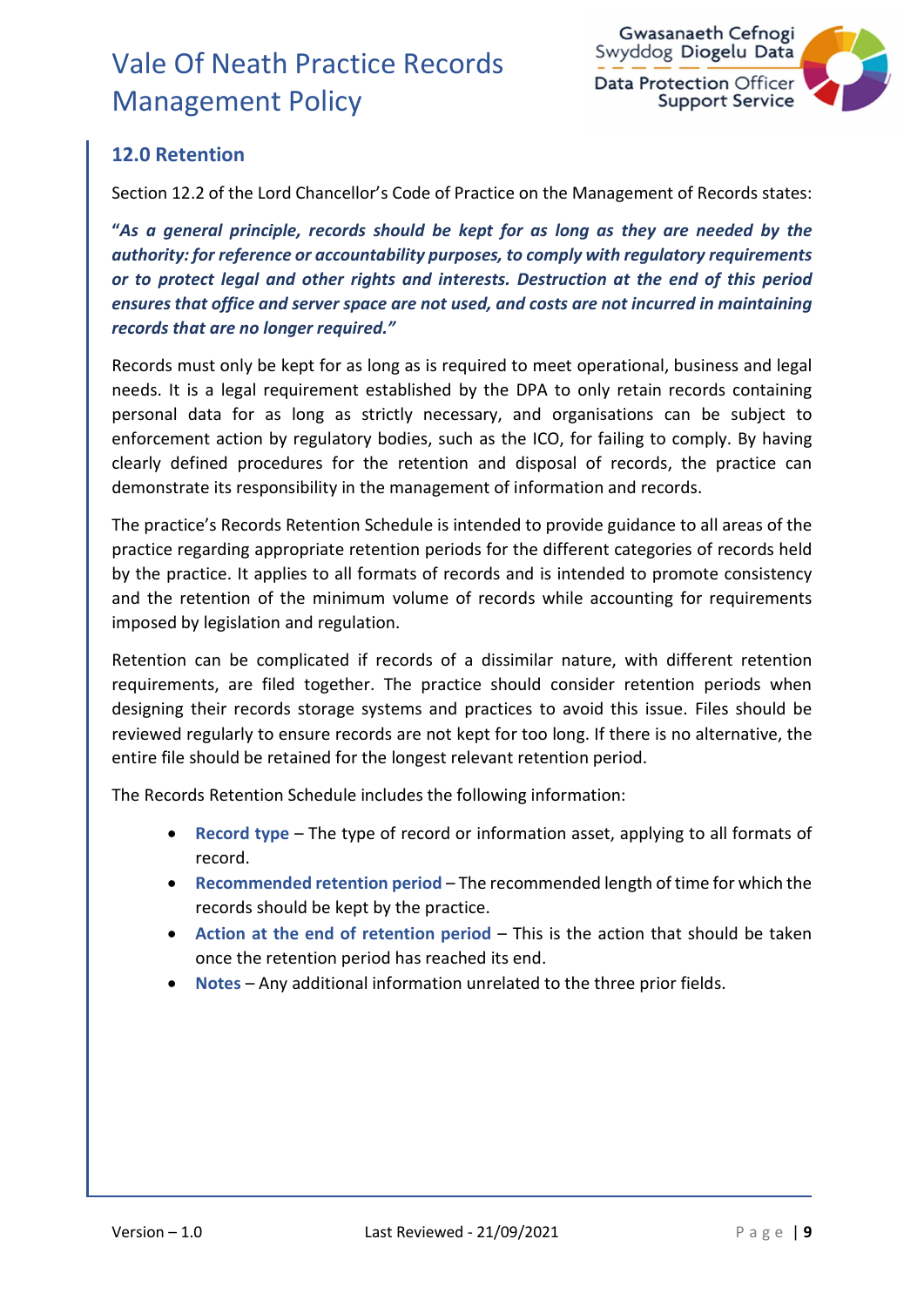

### 13.0 Disposal

When a record reaches the end of its retention period, a review must be taken on the documents future. The outcomes of this review can be any of the following:

- Reappraisal
- Permanent preservation
- Destruction

#### 13.1 Reappraisal

Before action is taken to permanently preserve or destroy a record at the end of its retention period, a reappraisal of any need to retain it for present functions should be undertaken, but it should only be necessary to revise the retention period on rare occasions.

In some circumstances it may be necessary to retain a record for longer than its defined retention period. A new operational function requiring its retention may have arisen, or it may be required for investigation or litigation purposes, or because it is needed in order to respond to an access request received under data protection or freedom of information legislation. If a record needs to be retained for longer, then a new retention timescale should be assigned to it. It is recommended that this date should not be too far in the future, enabling regular review of the decision while taking circumstances into account. A period of one year is recommended.

Examples of when information may be required to be held for longer periods are where:

- The information is subject to a request for information under access to information legislation such as a Subject Access Request under the Data Protection Act or a request under the Freedom of Information Act .
- The Practice is subject to ongoing legal action in which the information relates.
- The information is subject to an investigation e.g. an Independent Inquiry into Child Sexual Abuse or the Infected Blood Inquiry.
- There is a greater public interest in an issue requiring long term preservation of the information.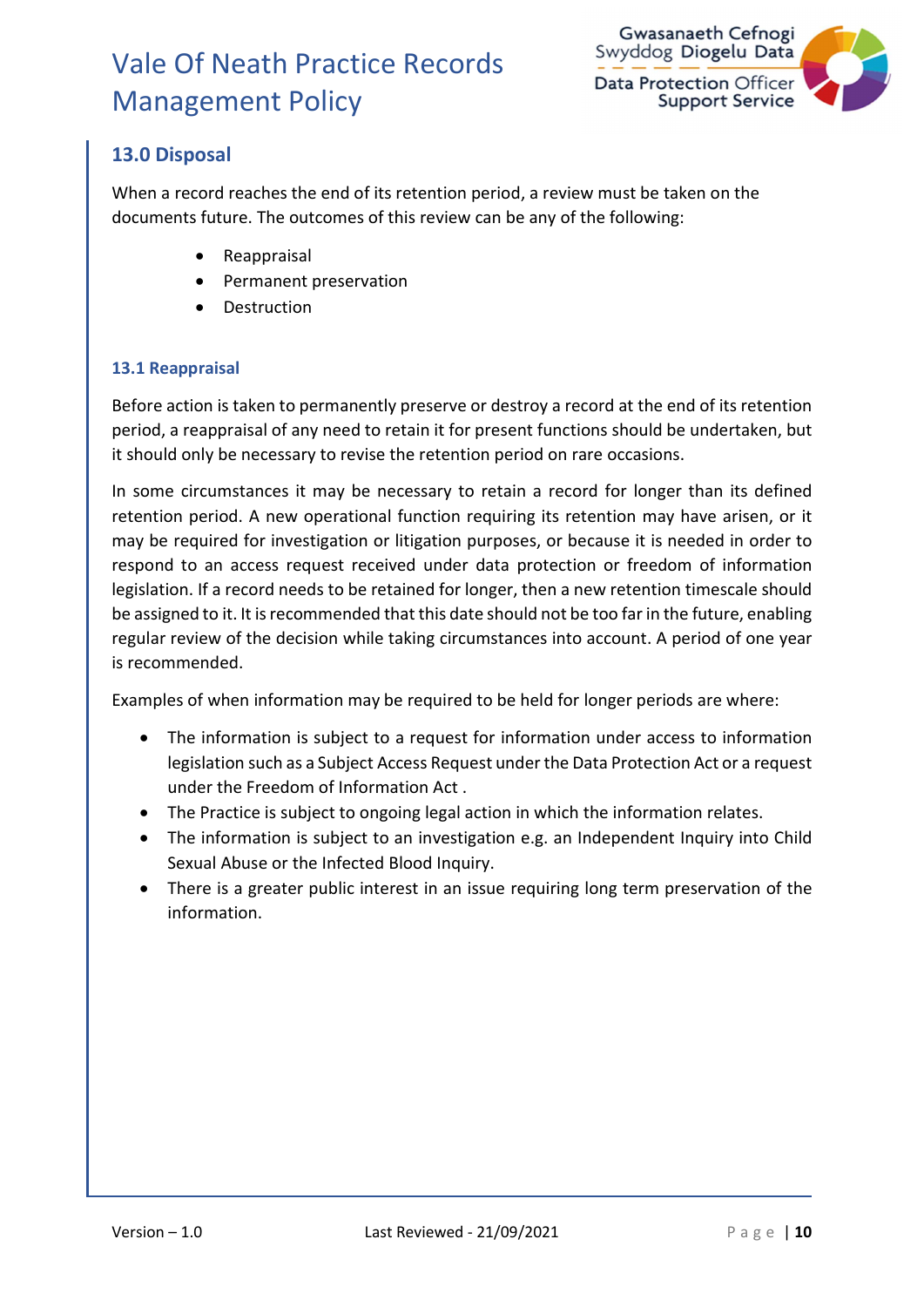

#### 13.2 Permanent preservation

Some of the practice's records are retained permanently because they have long term evidential or historical value. The practice's Records Retention Schedule should help to identify records that have archival value. The following records are examples of items that may be worthy of permanent preservation:

- Records that document policy formation.
- Records that show the development of the practice and its infrastructure.
- Records that show evidence of important decisions or precedent.
- Records showing the development of the relationship between the practice staff and the practice's corporate functions.
- Records documenting the practice's relationship with external parties and stakeholders, and the practice's place in the local, national and international community.

Where records are considered to be of historical value the practice should contact is local place of deposit (add in national archives link) who will assess and transfer the appropriate records for preservation.

#### 13.3 Destruction

The destruction of records is an irreversible act which must be clearly documented and carefully considered. All records identified for disposal will be destroyed under confidential conditions in accordance with the practice retention schedule.

A decision for destruction must be made by the Practice Manager/Caldicott Guardian/Senior Partner disposal certificates retained and a destruction log should be maintained.

The Practice has a confidential destruction contract in place with Shred-It UK Limited.

When disposing of digital records, the practice will ensure that all traces of the record are deleted securely, and are not duplicated on other systems, hard drives (HDDs), servers or removable storage devices.